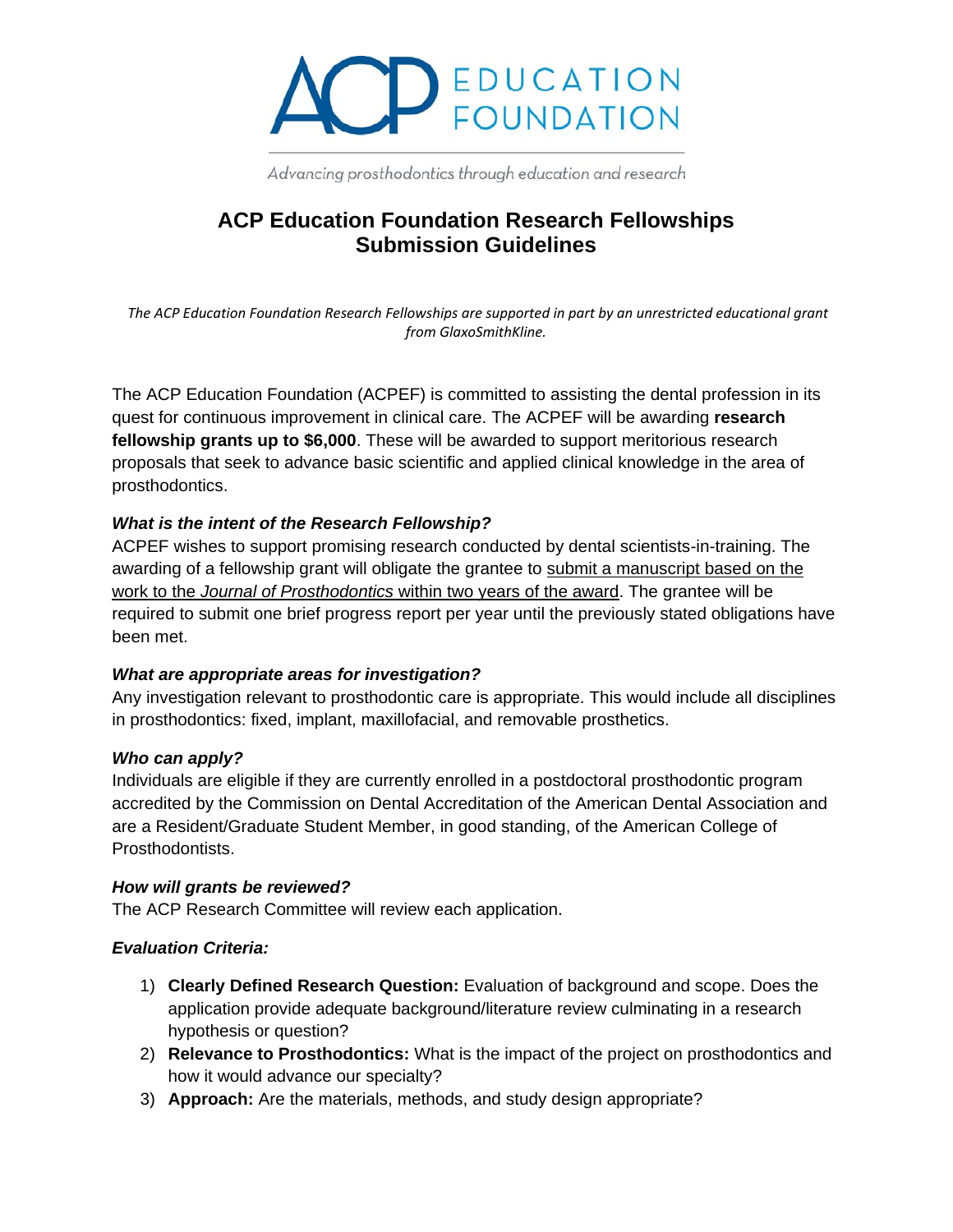- 4) **Background and Support of Mentor/Institutional Commitment:** Is there sufficient background or support from a mentor/sponsoring institution?
- 5) **Organization of Application:** Are the budget realistic and timeline reasonable?

## *What is the timing of the award competition?*

All grants will be distributed by the end of the year.

### *How does one apply?*

The application should take the form of an abbreviated research proposal in a single PDF document and should include:

- 1) **Title Page:** devote one (1) page to include project title and investigator's name, address, email, telephone number, academic affiliation, and research advisor. The address and email of the research advisor must also be included.
- 2) **Project Rationale:** devote no more than two (2) pages to the justification and significance of the project with necessary reference support. Also, describe the clinical relevance of the project to the field of Prosthodontics.
- 3) **Project Protocol:** devote no more than two (2) pages to a description of the proposed project and specify the particular role of the investigator in the project. Also address study design/sample size, anticipated findings and potential pitfalls, overview of data analysis, and project time line. For human subject or animal studies, funding is contingent on institutional review board (IRB) approval; IRB/IACUC reference number should be included.
- 4) **Bibliography:** List the references cited in the proposal (no page limit).
- 5) **Institutional Description:** devote no more than one (1) page to a description of the facility/facilities in which the project will be conducted.
- 6) **Project Budget:** devote one (1) page to briefly indicate the expenses anticipated in conducting the project. F&A (indirect) costs are not allowed. If the proposed budget is more than \$6,000, please include an explanation of how additional costs will be covered.
- 7) **Curriculum Vitae:** include one for the applicant and the research mentor (no more than 2 pages for each; NIH biosketch format is acceptable).
- 8) **Letter of Support:** The application must be submitted with a letter of support from the research mentor (one page).

# APPLICATIONS MUST BE SUBMITTED ELECTRONICALLY **IN PDF FORMAT** TO THE ACPEF AT

[areshan@prosthodontics.org](mailto:areshan@prosthodontics.org) by **August 30, 2019**

\*\*\*For further information, please contact: Dr. Galen Schneider, ACP Research Committee Chair [galen-schneider@uiowa.edu](mailto:galen-schneider@uiowa.edu)